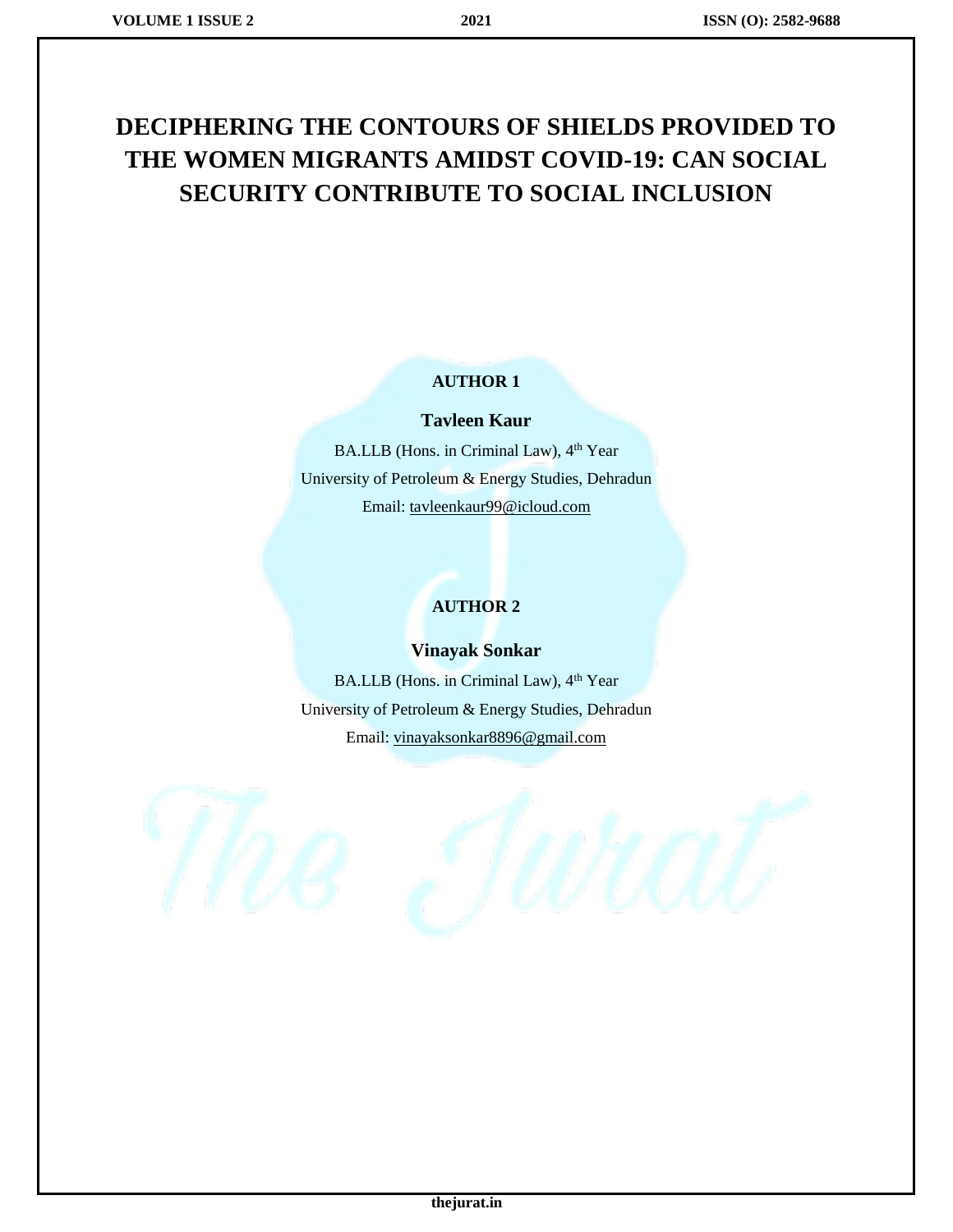#### **ABSTRACT**

 *The COVID-19 pandemic has slowed down the global economy and wreaked havoc on social, religious, and political structures around the world. It is a global epidemic that has serious economic and social consequences for countries as well as the migrant workers and their families. The epidemic has had a huge influence on society's business and labour classes. According to the International Labour Organization, global blockade measures have affected around 2.2 billion workers (68 percent) of the global labour force. The worker's class is well-known for being the primary contributor to the country's social and economic progress. However, they confront significant obstacles in receiving social protection, like health care and financial security; in their countries of origin, transit, and destination, posing a threat to the public health system as a whole. Even though the pandemic affects all migrant workers, our research focuses on women migrant workers who face harassment, abuse, and discrimination in addition to the epidemic crisis. As a result, a comprehensive strategy will be taken to integrate migrant workers in the national social protection response in order to comply with international human rights, international labour standards, and the principles of equal treatment and non-discrimination. This paper aims to illustrate the pandemic's impact on women migrant workers, with an emphasis on the consequences, such as violence, social protection, and health, as well as the question, 'How does Social Protection help to Social Inclusion?'. The comparative study of existing social policies designed to protect this vulnerable group and reduce current and future displacement, discrimination, and poverty under a changing political system and turbulent economic environment, and whether social protection and labour programs can be designed and implemented to address the results and drivers of social exclusion.*

**Keywords:** Social Protection; Women's Labour Rights; Vulnerable Sector; Migrant Workers; Comparative Social Policy;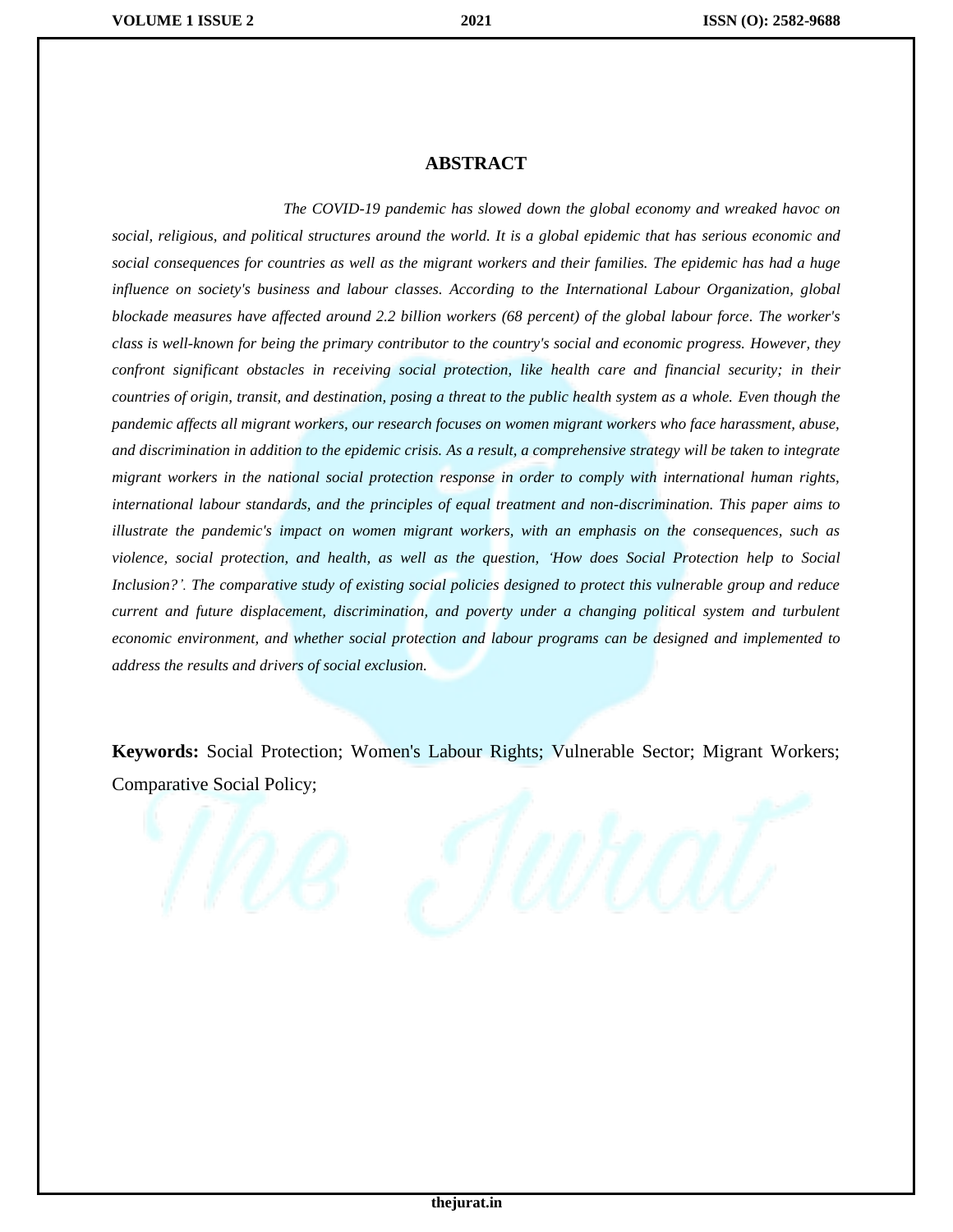$\overline{\phantom{a}}$ 

### **I. INTRODUCTION**

The COVID-19 pandemic has created a slew of adverse cognitive reactions and emotions among high-risk groups as a result of its rapid expansion. As a consequence, the COVID-19 pandemic may induce chronic psychological manifestations, such as stress, anxiety, panic disorder, and psychosomatic manifestations, in addition to negative effects on physical health. During the lockdown in India, travel was abruptly prohibited throughout the country, and the lack of work resulted in no economic mediums to consider regular grocery and quarantine regulations, all of which resulted in a high level of anxiety, which in turn resulted in socially irresponsible behavior and panic among migrant workers<sup>1</sup>. Migrant laborers who had become trapped in the country departed to train and bus stations. They fought tooth and nail to get back to their hometowns, despite the restrictions. This is one example only, there are more than that. It invariably leads to a vicious cycle of infection vulnerability, isolation, stress, and noncompliance with preventive measures. These migrant workers are exacerbating anxiety by forcing many of them to walk thousands of kilometers to their homes without any food or shelter.

Thousands of migrant workers in India started travelling long distances towards their home with their children, clutching their limited belongings in congested transport systems, without resources, and suddenly stagnated after the new coronavirus outbreak. More than 90% of India's labour force suffered. It contributed to India's \$2.9 trillion economy, demonstrating the fragility of the country's social security system, the waning of recent gains, and the urgent need for more robust and accountable public welfare measures. According to UN, the COVID-19 has distinct effects on men and women, and it may result in increased inequality for persons who are already disadvantaged, such as immigrants. Organizations worldwide are aware of the disparity and warn that there is a pressing need to examine existing realities from the perspectives of gender and communication to uncover inequities and provide better protection and help to the most vulnerable.

According to the National Sample Survey Organization, employment and unemployment in India in 2009-10 revealed a significant drop in female labour force participation. The labour force

<sup>&</sup>lt;sup>1</sup> Guy Ryder, Social Protection for Migrant Workers: A necessary response to the COVID-19 crisis, ILO 1,12(2020), [https://ww1.issa.int/sites/default/files/documents/202006/SP%20for%20Migrant%20Workers%20-%20Covid-](https://ww1.issa.int/sites/default/files/documents/202006/SP%20for%20Migrant%20Workers%20-%20Covid-19%20Brief-FINAL-%2824.06.2020%29_0.pdf)[19%20Brief-FINAL-%2824.06.2020%29\\_0.pdf](https://ww1.issa.int/sites/default/files/documents/202006/SP%20for%20Migrant%20Workers%20-%20Covid-19%20Brief-FINAL-%2824.06.2020%29_0.pdf)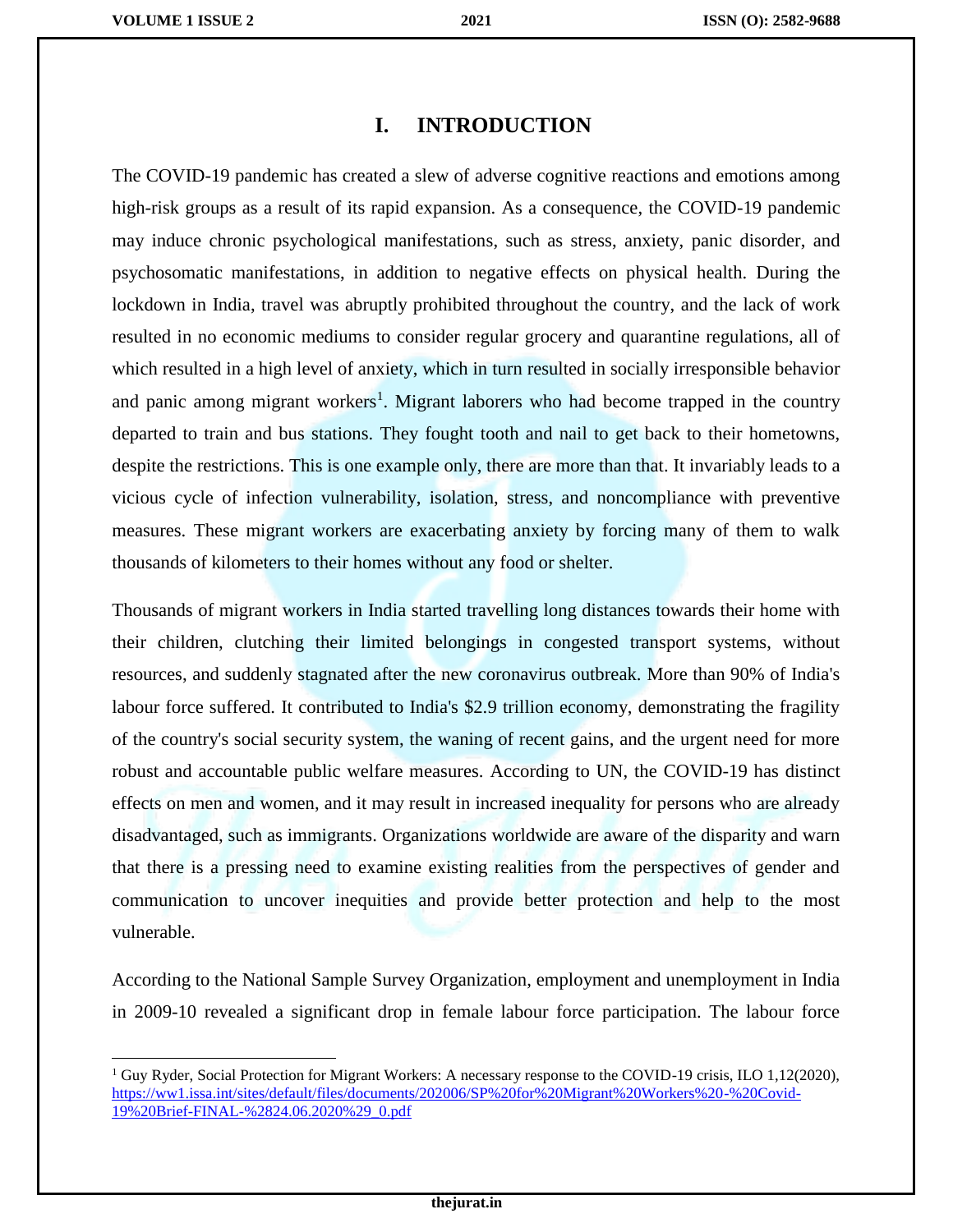$\overline{\phantom{a}}$ 

participation rate of women aged 15 has fallen by 10.1 percentages, when compared to the previous survey 2010, women's labor-force participation fell by 22.6 million in 2011. In comparison, male participation in India fell by only 3.4 percentage during the same time period. According to the most recent survey (government, 2013), women participation in rural areas has fallen by two percentage while it has increased by 1.1 percentage points in urban areas. Women participation fell by 1.3 percentage points overall, while male participation fell by 0.8 percentage points. Women migrant workers are considered to be the forefront of the COVID-19 pandemic. They are the essential service providers but low-paying and vulnerable jobs, such as health care workers, nurses, cleaners, and laundry workers, making them highly susceptible to the corona virus. Female migrant workers have faced multiple intersecting forms of discrimination, inequality, gender restrictions in immigration policies, unsafe labour forms, racism, and xenophobia.

## **II. CHALLENGES FOR WOMEN MIGRANT WORKERS IN THE CONTEXT OF COVID-19**

Female migrant workers have faced a significant risk of losing their livelihoods as a result of labour and human rights violations, as well as a pandemic. They are expected to work in informal administration, particularly in the domestic service and nursing sectors, with risky contracts and no overtime pay or the ability to work from home, and are more likely to be hired for short-term as gig workers, part-time jobs. Their work is typically not covered by contributory social insurance schemes, which means they have limited or no access to medical care and maternity protection, as well as limited or no access to a social security network to compensate for lost income.<sup>2</sup>

Many countries around the world rely on migrant women's remittances to keep their economies afloat. Payments provide assistance to people and communities in the originating country,

<sup>2</sup> Jacinta Astles,The Additional Risks of COVID-19 for Migrant Women, and how to address them, ON THE MOVE BLOG IOM UN Migration (Sep 27, 2021, 9:29 PM), [https://rosanjose.iom.int/SITE/en/blog/additional-risks-covid-](https://rosanjose.iom.int/SITE/en/blog/additional-risks-covid-19-migrant-women-and-how-address-them-0)[19-migrant-women-and-how-address-them-0](https://rosanjose.iom.int/SITE/en/blog/additional-risks-covid-19-migrant-women-and-how-address-them-0)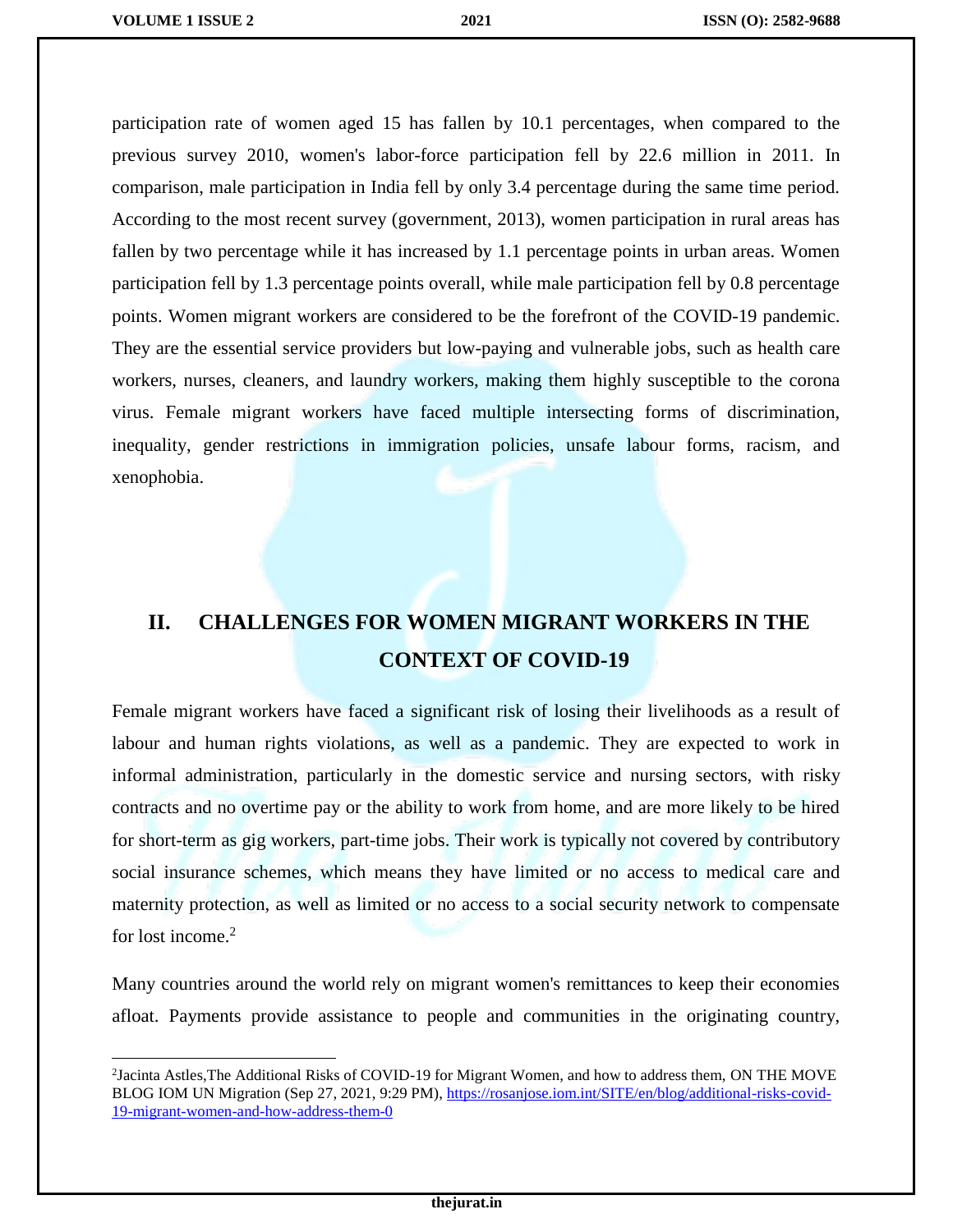particularly in emergency situations. Remittances offered by women migrant workers have been reduced as a result of the economic downturn caused by the current pandemic, exacerbating the vulnerability of households who rely on this income.

### **Challenges & Risk**

ı

- **1. Loss of Livelihood:** According to the International Labor Organization, COVID-19 might result in a global increase of roughly 25 million unemployed people, disproportionately harming women, immigrants, and the general public. According to reports, women migrant workers are primarily unemployed in specific areas. Employers can more easily terminate the employment of the workers to acknowledge the COVID-19 pandemic and economic recession caused by their ability to work in the mixed market under unstable situations without a formal work agreement and the scope of protection under labour laws is limited. Because of the economic downturn, female migrant workers in regular employment are also at risk of being laid off, putting many people in a difficult situation due to the uncertainty of their occupation authorization, visa status, and protection prospects.
- **2. Emphasize Nursing & Domestic Workers:** Domestic migrant workers are more vulnerable to unemployment as a result of COVID-19, because they can use multiple vocations, often without registration, and maintain employment stability. Due to limited aid, assistance and security measures for migratory female indigenous workers and limited availability of reliable information due to language and cultural difficulties, have increased their vulnerability. Domestic workers who are migrants are at a high risk of being abused. They are confined and unable to return home because of heightened travel restrictions prevailing in the country. Those who worked in family units with children, the wiped out, and the elderly are at a greater risk of getting infected by the virus since they are more likely to contact infected individuals. Many migrant menials, cleaners, and caretakers during COVID-19 have done tremendous work across the nations with increased workloads to ensure sanitation and routine and offer necessary care, often without specific protective equipment or extra pay.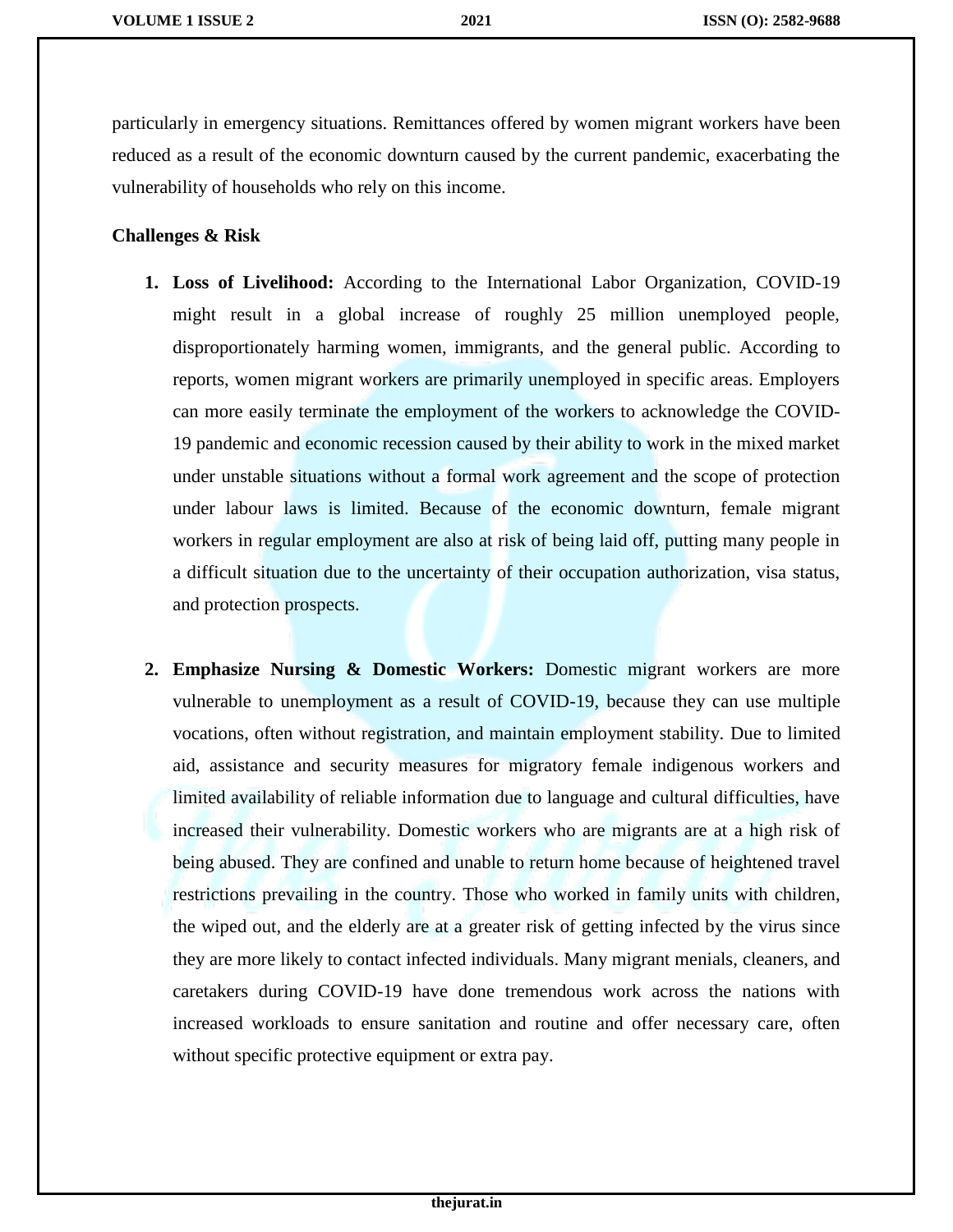- **3. Limited Freedom of Movement:** As travel across the state border becomes more complicated and demanding during the lockdown, travel prohibitions and restrictions prevented women migrant workers from returning to their homes. Most of the places health-certification criteria and screening processes for admittance into a home state were made compulsory. In the lack of social protection and families reliant on remittances, women migrant workers who are unable to return to work due to travel restrictions may lose their livelihoods entirely.
- **4. Lack of Social Protection & Health Care:** Migrant women, particularly those working in informal economies, have limited or no access to social protection, medical care, and maternity protection because they are not typically covered by contributory social insurance schemes. Women migrant workers without health insurance or with irregular immigration status may be hesitant to comply with COVID-19 screening, measuring, and therapy procedures for fear of being fined, arrested, detained, or deported if their documents are inspected. Female migrant workers' sexual and reproductive health is severely jeopardized due to a lack of pharmaceutical insurance and access to medical services. The situation has worsened as COVID-19 pushes the health system to its breaking point. For example, in the United States, with a fully privatized healthcare system, it is estimated that 20% of all immigrant workers are uninsured, and the number of people without immigration status is expected to be higher.
- **5. Violence Against Women Migrant Workers:** COVID-19 has raised the danger of sexual and gender-based violence against women migrant workers at all phases of migration, particularly migrant women with irregular migratory status or sexual minorities who are discriminated against. Arrests or deportations involving violence are uncommon. Women and girls, notably immigrant women and girls, have been demonstrated to be more vulnerable to gender-based disorder, face companion violence, and sexual exploitation and abuse in previous epidemics. The COVID-19 outbreak has demonstrated that many forms of violence, such as human trafficking, child marriage, sexual exploitation, and maltreatment, are on the rise in times of crisis. COVID-19 may be fueling a similar trend right now, and given its precarious state, it will significantly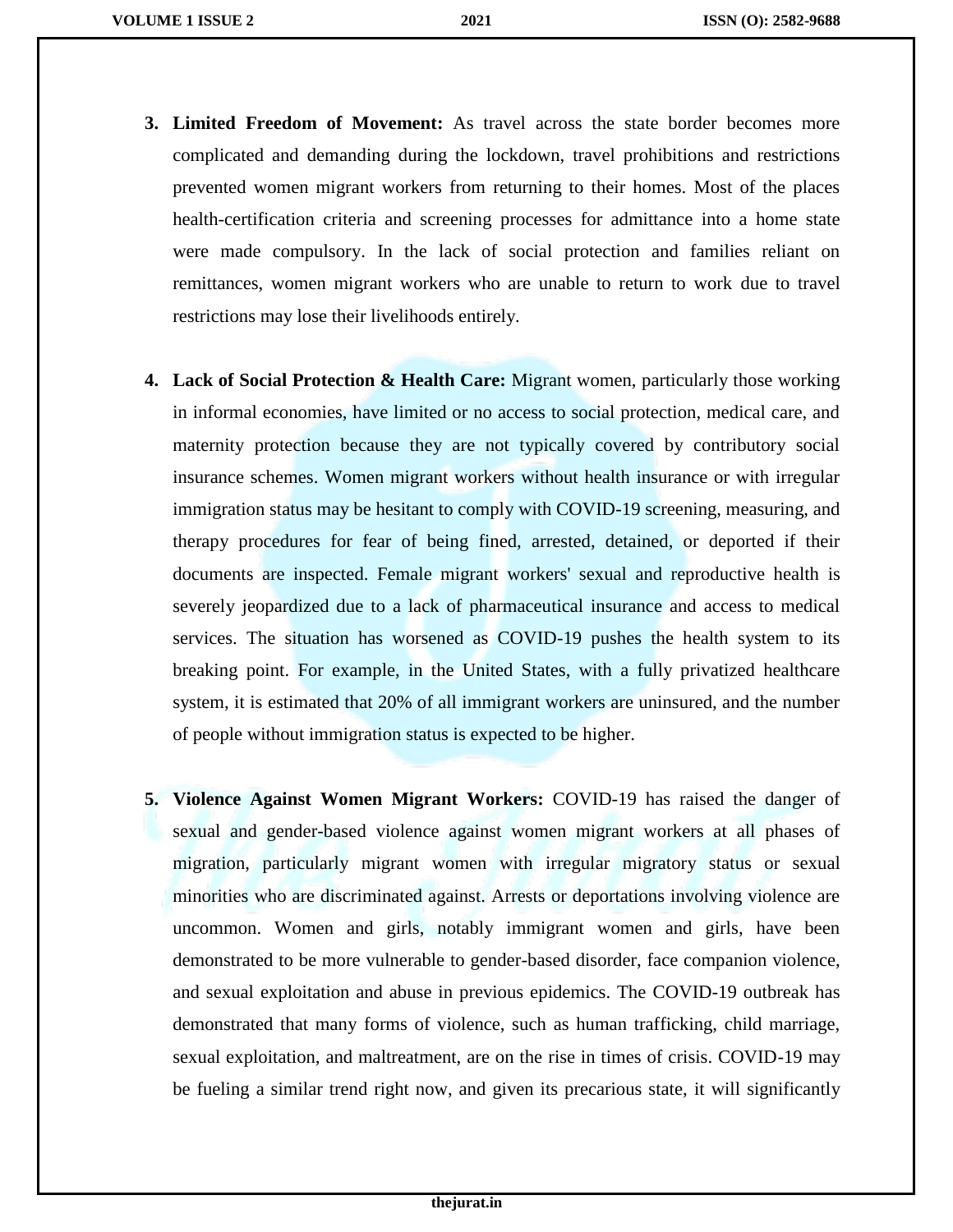impact immigrant women and girls. Domestic violence has heightened as a result of forced cohabitation, tight and restricted living conditions, financial strain, and fear of spreading the virus. This scenario is considerably more problematic for immigrant women who face language barriers and lack of access to key services (health, police, justice, and social services), and COVID-19 significantly restricts these services. Migrant women may be forced to reside with prospective offenders due to travel limitations, quarantine measures, or unemployment and may be unable to exit an obnoxious relationship.<sup>3</sup> Immigrant women and girls experiencing gender-based violence have difficulty accessing medical care and essential support services due to restrictions on movement, closed clinics, and the fear of contracting the coronavirus. Gender-based violence is exacerbated by the job market and immigration uncertainty, as well as societal inequality. Isolation is a possible hazard for many immigrant women who lack support networks in transit and destination countries. The COVID-19 stigma that immigrants carry as a result of their immigration status renders them as a threat. This discrimination can have adverse effects for migrant women, such as lack of proper care in medical centers and other medical institutions that have direct nexus to women.

#### **Recommendations**

ı

 $\overline{a}$ 

Under International law, women migrant workers should enjoy full human rights during and after the COVID-19 pandemic, regardless of their migration status. This includes ensuring that all migrant women and sexual and gender minorities, including victims and survivors of genderbased violence in crises, like human trafficking, child marriage, and sexuality, have access to essential services, such as health, police, judicial, and social services. COVID-19 may be driving similar trends and will significantly impact immigrant women and girls due to their vulnerable circumstances. Domestic violence has increased as a result of forced cohabitation, cramped and local living conditions, financial stress, and fear of contracting the virus. The situation is even more complicated for immigrant women who face language barriers and are unable to access essential services (health, police, justice, and social services), and COVID-19 severely restricts

<sup>&</sup>lt;sup>3</sup> Babken Babajanian, Jessica Hagen and Rebecca Holmes, Can Social Protection and labour programmes contribute to Social Inclusion? Evidence from Afghanistan, Bangladesh, India and Nepal, ODI BLOG(Sep 27, 2021, 9:45PM), [https://www.odi.org/publications/7591-can-social-protection-and-labour-programmes-contribute-social-inclusion](https://www.odi.org/publications/7591-can-social-protection-and-labour-programmes-contribute-social-inclusion-evidence-afghanistan)[evidence-afghanistan](https://www.odi.org/publications/7591-can-social-protection-and-labour-programmes-contribute-social-inclusion-evidence-afghanistan)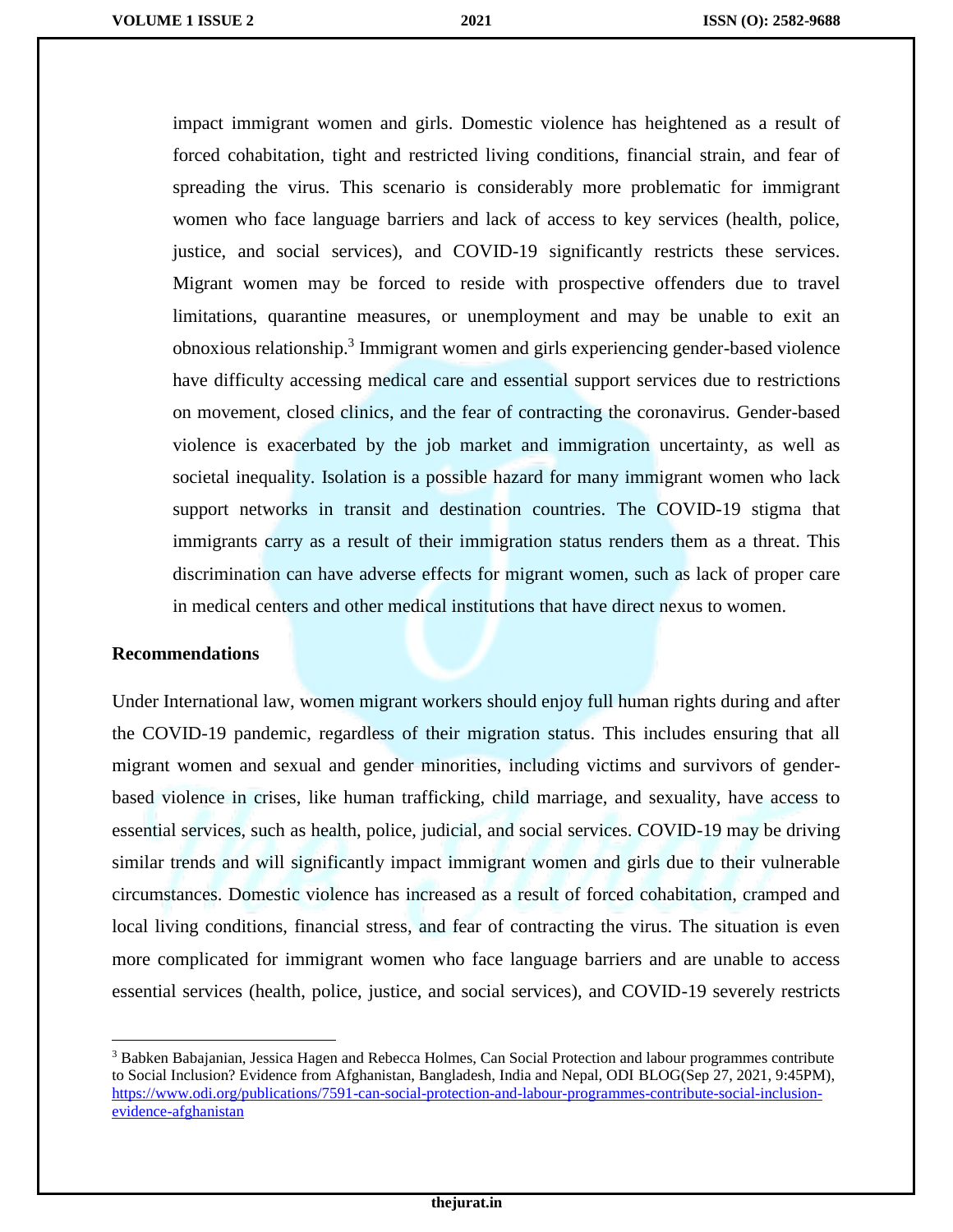$\overline{\phantom{a}}$ 

these services. Migrant women are generally forced to live with potential criminals due to travel restrictions, quarantine measures, or unemployment and may be unable to escape an abusive relationship. Immigrant women and girls who have experienced gender-based violence have difficulty accessing medical and essential support services due to the limited mobility, closed clinics, and the fear of contracting the coronavirus.<sup>4</sup> As a result of the pandemic's tremendous strain on patients, their families, and other medical personnel, female workers in the health sector amplify the risk of sexual harassment and violence in the workplace. For instance, front-line medical staff have reported increased physical and verbal assaults (many of whom are immigrant women).

According to International standards, women migrant workers must be included in all spheres of work, including domestic work, and should be treated equally. A specific response for female migrant workers who have returned to their place of origin, are unemployed in the informal economy or are unemployed due to the crisis is to create job opportunities through public works programs. For instance, supporting women in the production of masks and other necessary protective equipment may help dampen the spread of the virus while also providing some income security. Women migrant workers' remittances are an important source of income for families and communities all around the world. Many private financial transfer facilities (Western Union) were closed during the epidemic, leaving only digital transfers as a feasible option. To bridge the digital gender gap, women migrant workers must be given information and counseling on how to send remittances digitally.



<sup>4</sup> Steven Kapsos, Andrea Silberman & Evangelia Bourmpoula, Why is Female Labour Force participation declining so sharply in India?, International Labour Organisation (Sep 27, 2021, 9:29 PM), [https://www.ilo.org/wcmsp5/groups/public/---dgreports/---inst/documents/publication/wcms\\_250977.pdf](https://www.ilo.org/wcmsp5/groups/public/---dgreports/---inst/documents/publication/wcms_250977.pdf)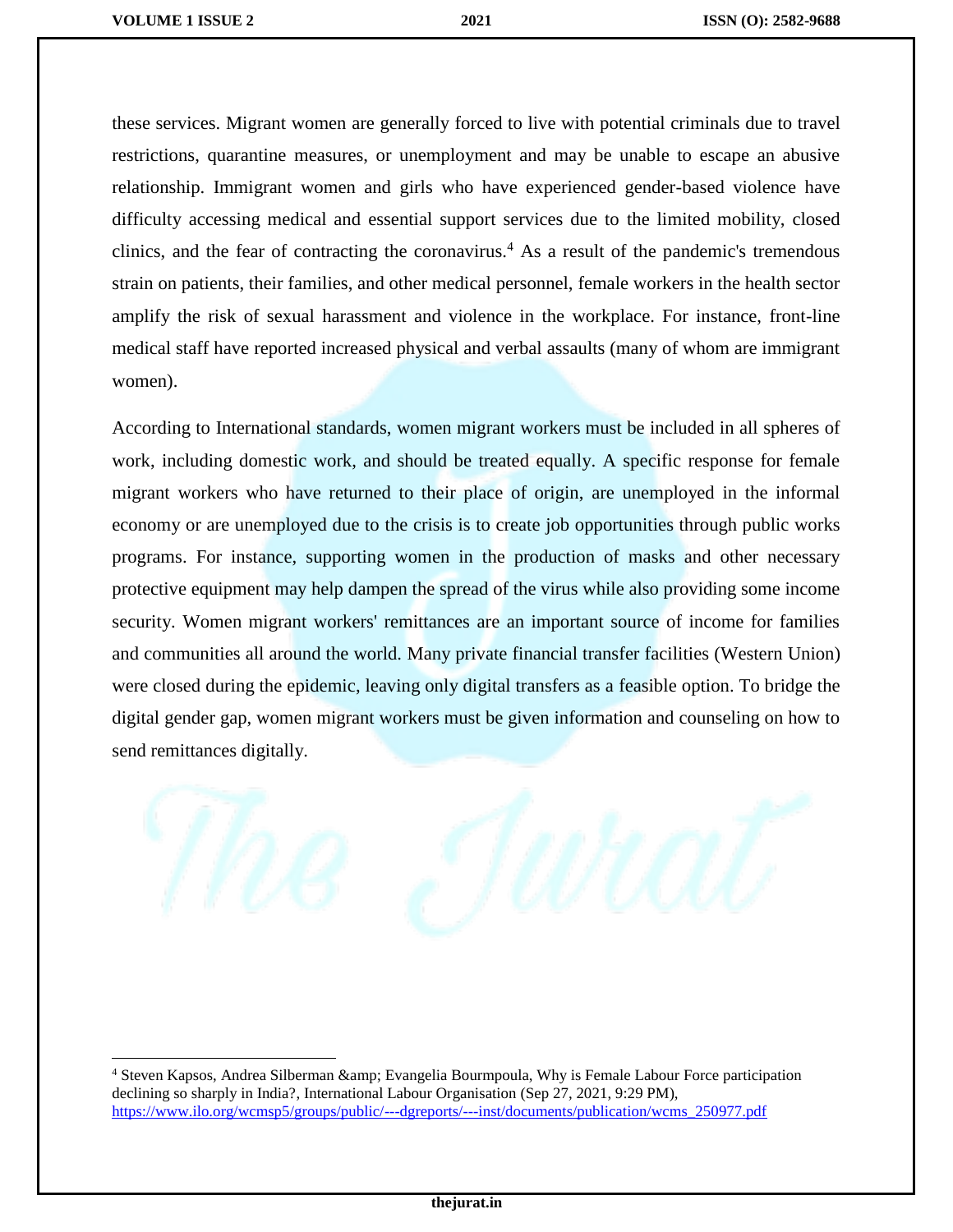$\overline{\phantom{a}}$ 

## **III. WHY FEMALE LABOR FORCE PARTICIPATION IS DECLINING AMID PANDEMIC**

In comparison to other countries, India's overall female workforce participation has been low. According to available data on female participation rates in 1994, India ranked 68th out of 83 countries. In comparison, 2012 ranked 84th out of 87 countries. As a result, female labor-force participation is low and stagnant in the long run, and the sharp decline in female labor-force participation must be considered.

Participation in the female labor force represents women's decision to join the work or unemployed population, rather than joining a part of the economically inactive population (including unemployed and unemployed).<sup>5</sup> Due to the observed differences in each trend and determinant, the economic literature distinguishes male and female participation in the labor market. Since the 1950s, the massive increase in female labor force participation in most advanced economies has produced a wealth of literature on this subject. The traditional framework for analyzing women's decision to join the labor market can be traced back to Mincer (1962). Mincer believes that agents allocate time between leisure, work at home, and market work. Leisure is regarded as an ordinary consumer product, and its demand is generated by maximizing utility under budget constraints. It is based on the static labor supply model. The agent's preferred working hours are estimated based on information about household income, expected market wages (representing the opportunity cost of not working), and personal preferences.

Different factors influence people's decisions to enter the labour force in both developing and developed countries. Under budget constraints, the developed country model views labour supply as a result of individual utility maximization rather than consumption and leisure. Labor supply decisions in developing countries, on the other hand, are closely related to labour demand decisions and typically take the family as the decision-making entity as a model. Education level is an important factor in determining worker employability, and it is likely to influence Indian women's decision to participate in the labour force. In India, the relationship between female

<sup>5</sup> Addressing the Impacts of the COVID-19 Pandemic on Women migrant Workers, UN Women (Sep 27, 2021, 9:29 PM), [https://reliefweb.int/sites/reliefweb.int/files/resources/guidance-note-impacts-of-the-covid-19-pandemic-on](https://reliefweb.int/sites/reliefweb.int/files/resources/guidance-note-impacts-of-the-covid-19-pandemic-on-women-migrant-workers-en.pdf)[women-migrant-workers-en.pdf](https://reliefweb.int/sites/reliefweb.int/files/resources/guidance-note-impacts-of-the-covid-19-pandemic-on-women-migrant-workers-en.pdf)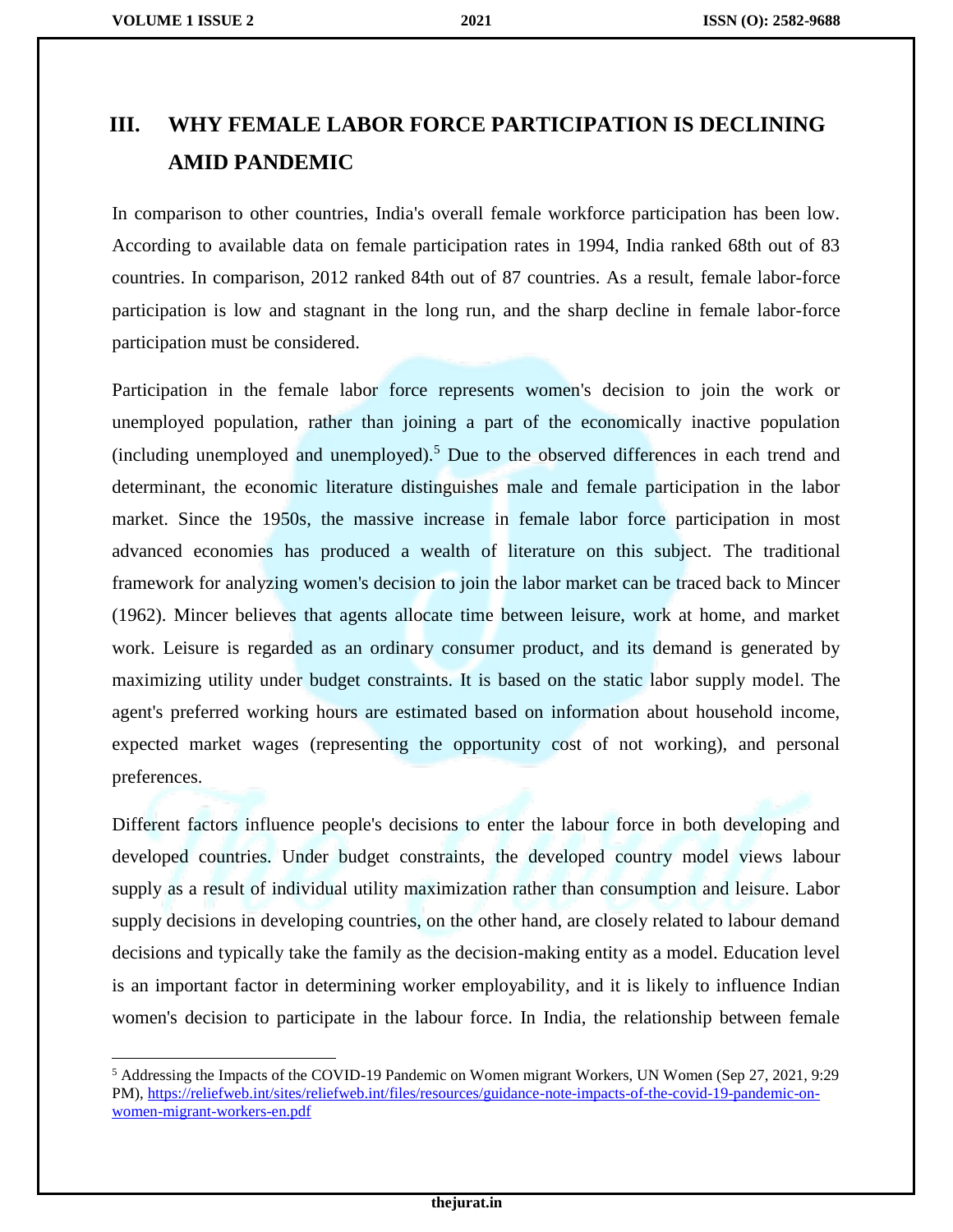$\overline{\phantom{a}}$ 

workforce cooperation and education is similar to the U curve. Women with a secondary education have the lowest participation rate in rural and urban areas and across all years. Family income is another important determinant of female labor-force participation. Women in higher income households are expected to be less likely to participate in the labour force. This effect has been documented in literature, and some believe that higher caste families encourage women to live in seclusion. However, if more family members including women work, family income will rise, potentially will alleviate the situation.

## **IV. WHAT CAN COUNTRIES DO TO EXTEND SOCIAL PROTECTION TO MIGRANT WORKERS IN PANDEMIC ?**

Social protection is part of the ILO's four main pillars against COVID-19 under International Labor Standards. The policy response to the COVID-19 pandemic must include access to cheap health care, paid suffering leave and sickness benefits, protection of employees during unemployment, and income assistance through cash transfers and other allowances.

The social protection system functions as a social and economic stabilizer on its own. Social protection measures should increase resilience, reduce poverty, promote economic reintegration into the labor market, address inequality, and increase social cohesion. Migrant workers in vulnerable situations should be given due consideration. Gender-sensitive social protection should meet the specific realities and demands of men and women at the same time. It should also ensure that despite the fact that most women and men work in informal jobs, they are able to receive insurance.<sup>6</sup> Various social protection measures should be merged to progressively develop a universal social protection system for migrant workers during the COVID-19 outbreak in order to attain widespread social guarantee for them.

The National social protection floor should essentially ensure basic protections for all the people (for example, emergency medical care for immigrants, regardless of their status). The

<sup>6</sup> ILO and UN Women ,COVID-19 and Women Migrant Workers in ASEAN, Spotlight Initiative (Sep 27, 2021, 9:29 PM), [https://www.ilo.org/wcmsp5/groups/public/---asia/---ro](https://www.ilo.org/wcmsp5/groups/public/---asia/---ro-bangkok/documents/briefingnote/wcms_746979.pdf)[bangkok/documents/briefingnote/wcms\\_746979.pdf](https://www.ilo.org/wcmsp5/groups/public/---asia/---ro-bangkok/documents/briefingnote/wcms_746979.pdf)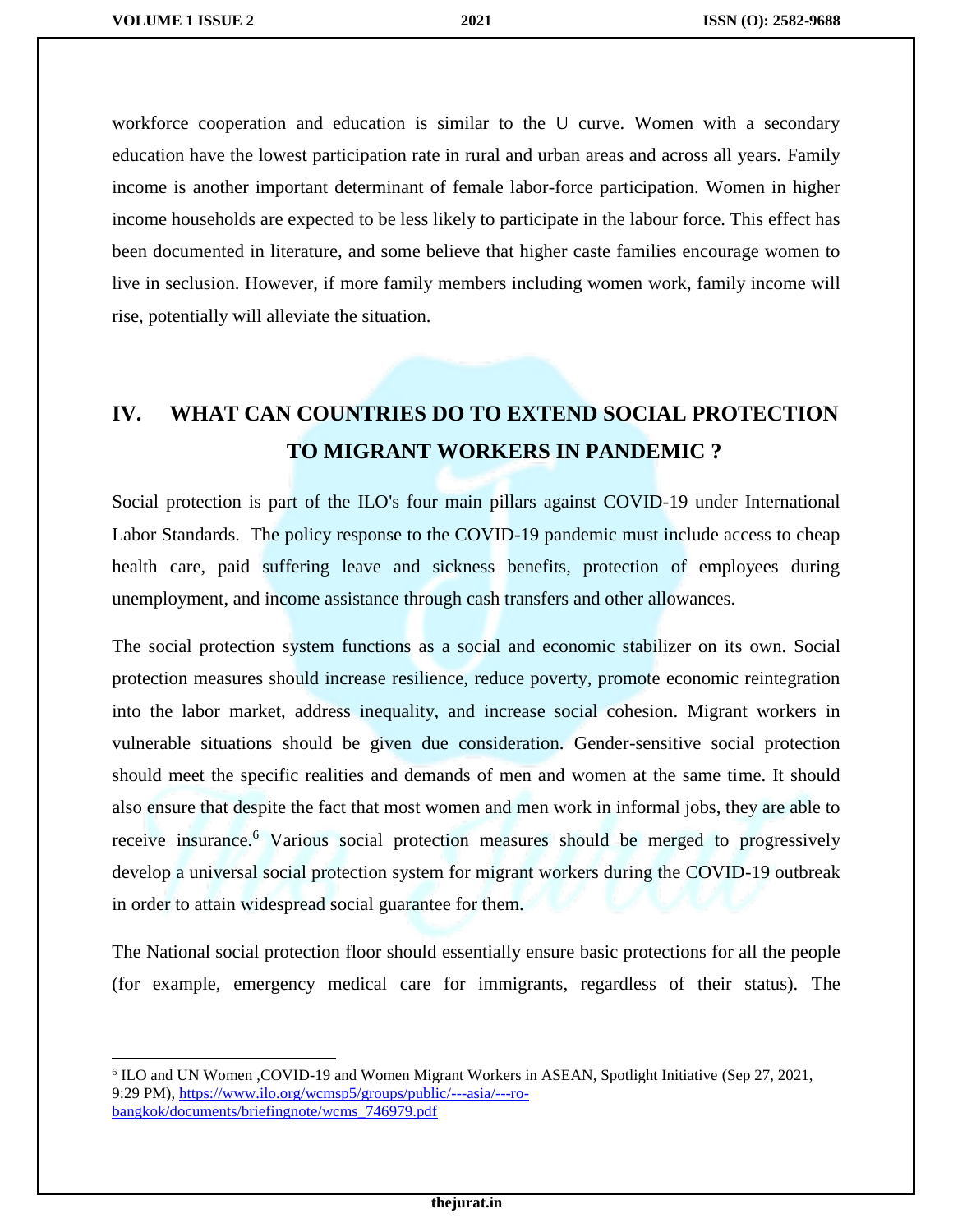International Labour Organization's Social Security (Minimum Standards) Convention and Recommendation No. 202 of 1952 provide useful guidance.

Policy options should be formulated through social dialogue which can be summarized as shortterm and medium to long term response measures, as follows:

Short term response measures emphasize a set of practical solutions based on the principle of equal treatment to address more urgent needs. On the other hand, the medium and long term response measures aim to provide migrant workers with a full and economically sustainable set of comprehensive and comprehensive social security benefits.

Whether a country is primarily a place of origin, transit, or destination, as well as the development of its social protection system and budgetary and fiscal capacity, will determine which response measures to apply and the extent of the policy.

**1. Health Care:** Obtaining appropriate health care is an important part of social protection, especially during pandemics. To deliver quality health care, the following aspects should be considered:

Migrant workers with irregular status should be able to access necessary health care as part of the national social protection floor, in accordance with the 'International Human Rights Treaties', without fear of being deported. Migrant workers' financial capacities must be taken into account for effective access. France and Spain are examples that extended immigrants' residency permits for a further three months to assure widespread access to medical services amid the current crisis. Regardless of immigration status, Colombia will give free medical advice to immigrants and refugees with COVID-19 symptoms.

**2. Promote Access to Social Protection Programs:** In view of the current scenario, countries may expand the scope of contributory and non-contributory programs, such as unemployment and illness benefits for migrant workers who work in the informal economy or have an informal status. Consider extending visas, employment and residence permits, amnesties, more flexible administrative procedures, or exceptions to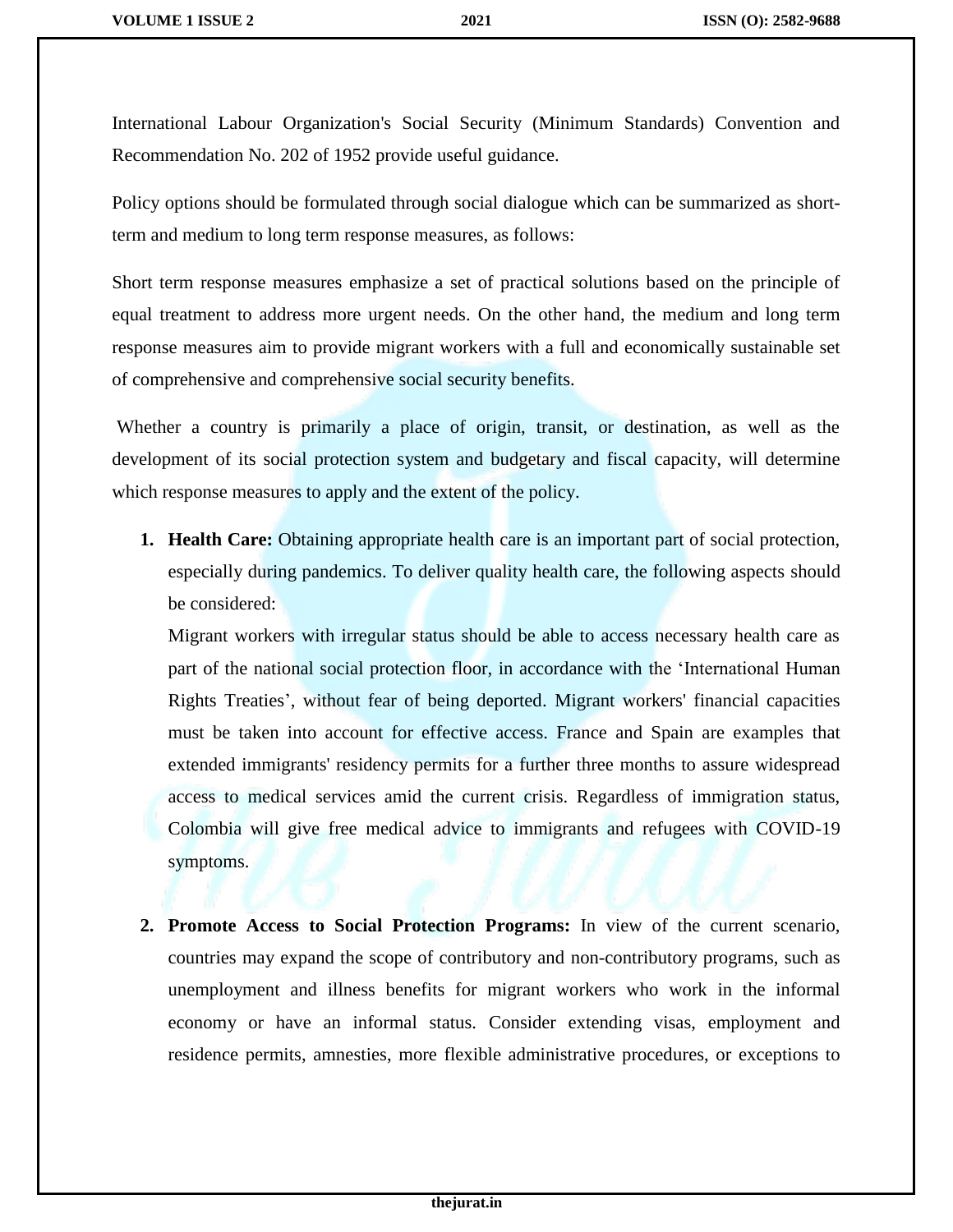$\overline{a}$ 

existing immigration laws and restrictions to ensure that access to social protection benefits is not disrupted.

- **3. Availability of Information:** It is essential to ensure that migrant workers understand protection, prevention, treatment measures, economic and social protection rights during the COVID-19 crisis, especially:
	- Migrant workers should be made aware of their social protection rights and entitlements as well as how to get them.
	- Raising the awareness among migrant workers and their families about the preventive measures to be taken and the mental and health protection measures and services provided to them is vital to reduce the risk of pollution and transmission.
	- It should also be informed to the migrant workers of the relevant and prevalent COVID-19 response measures taken by the destination country authorities that may affect their employment, living, or travel conditions. Changes in their employment or immigration status may affect their needs and access to social protection and income replacement measures.
	- Need to provide information in a language that migrant workers can understand, while also considering the number of illiterate workers who may need visual or auditory communication.
- **4. Provide Income Support through Cash Transfers & Other Methods**: Income protection is an important component of social protection since it helps to sustain social cohesion and stability. In the event of illness or job loss, it provides short term or temporary emergency cash and food transfers, which helps ease people's basic and immediate requirements. It is especially relevant for large groups of immigrants who have temporarily or permanently lost their employment or livelihoods, cannot reach their support network due to travel restrictions, and cannot return to their homes.<sup>7</sup> Some countries may distribute food or financial rewards through existing programs or by

<sup>7</sup> COVID-19 and the risk of exacerbating existing vulnerabilities, IOM UN Migration (Sep 27, 2021, 9:50 PM), [https://www.iom.int/sites/default/files/our\\_work/ICP/MPR/migration\\_factsheet\\_6\\_covid-19\\_and\\_migrants.pdf](https://www.iom.int/sites/default/files/our_work/ICP/MPR/migration_factsheet_6_covid-19_and_migrants.pdf)